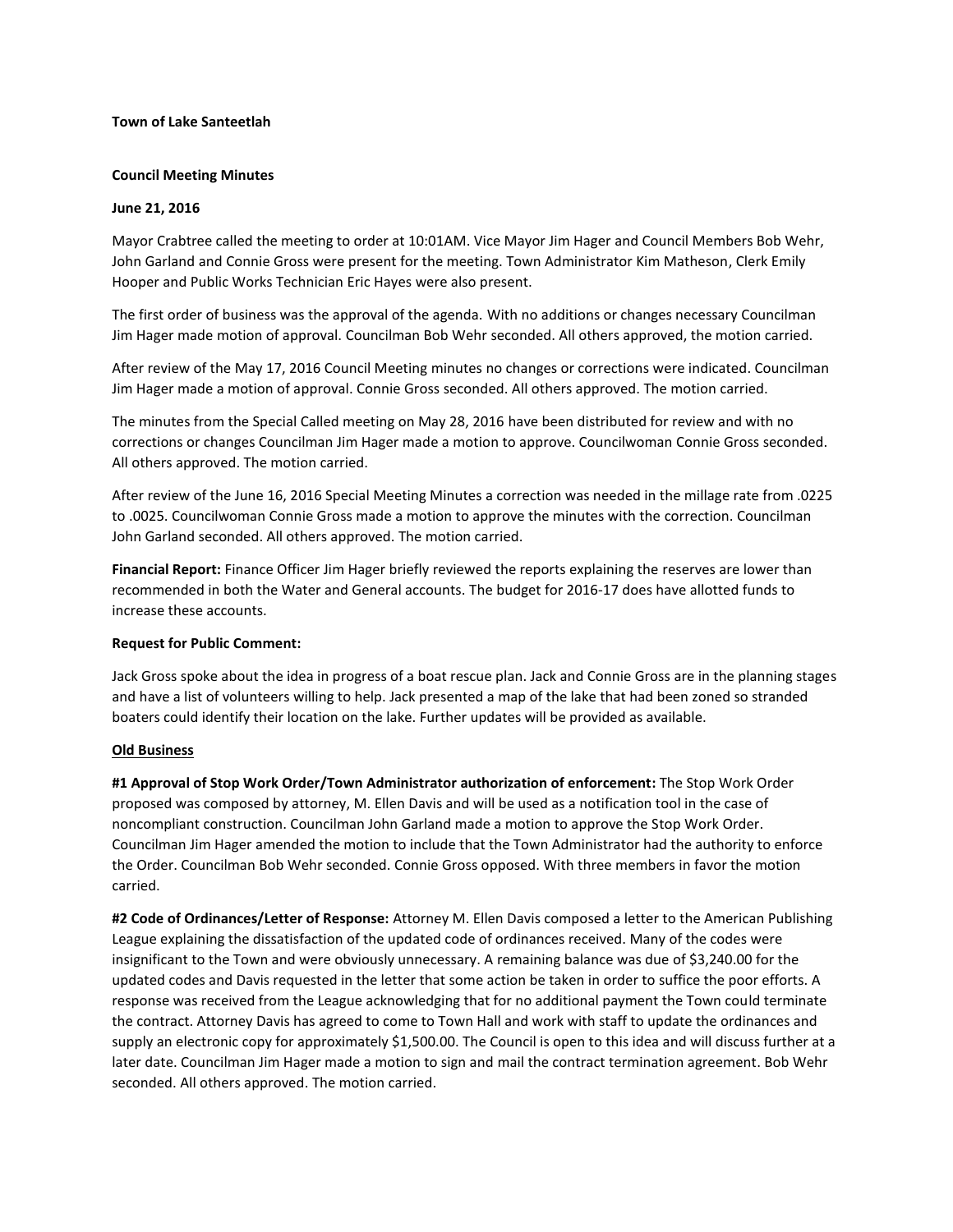#### **New Business**

**#1 Approval of the 2016/17 TOLS Budget:** The proposed budget for the Town of Lake Santeetlah has been updated to include the tax increase approved June 16, 2016 at a Special Called Meeting. The budget has been distributed for review, discussed at several meetings, and posted on the Town website. With no further suggestions or comments Councilwoman Connie Gross made a motion to adopt the budget as proposed. Councilman Bob Wehr seconded. All others approved. The motion carried.

**#2 Removal of Steps on Town Property:** The steps located near 123 Santeetlah Trail on Town Property have deteriorated and must be removed or replaced. The dock below the steps belongs to resident John Cochran. Town Administrator Kim Matheson attempted to contact Mr. Cochran but was unable to do so. The Town would like to ask Mr. Cochran if he uses these steps for access to the dock. If he would like to replace the steps a liability form could be devised by the Town attorney to allow him to replace the steps and access his dock while removing the Town from any liability in this matter. This project may be of no interest to Mr. Cochran if he does not use the area. Town Clerk Emily Hooper contacted Laurel Wright from the North Carolina Division of Handicap Department to question if the Town replaced the steps would there need to be handicap access even though only a ten foot strip is owned by the Town. Mrs. Wright explained that as a Town if the area is considered public access we could replace the steps in that area, however at some location within the Town we would be required to offer access that would be handicap accessible. This would be a costly project and these access points are rarely used. There is also an option to disable public access and remove the steps. However this would require Brookfield to remove the dock. Town Administrator Kim Matheson will continue to attempt contact with Mr. Cochran. This item will be further discussed after contact with Mr. Cochran has been made.

**#3 Lakeside Road Turnover/Advice from Attorney M. Ellen Davis:** Attorney Davis was emailed after the Planning Meeting June 16, 2016 with a list of questions concerning Lakeside roads and her advice to proceed. A response was received by Mrs. Davis this morning acknowledging receipt of the email and that she would review and respond within the week. Mayor Crabtree suggested that due to the long list of questions that we have for Davis we ask that she attend the July Planning or Council Meeting rather than respond by email. Town Administrator Kim Matheson will contact Attorney Davis to see if she can attend.

**#4 Danger Tree Removal at 195 Nantahala Trail:** The danger trees in the area are affecting both power and phone lines and could damage two homes if they fall. Town Clerk Emily Hooper contacted Duke Energy and reported the trees. Duke will trim the trees below the lines but will not fully remove them. Clean Cut tree service came and looked at the trees and will provide an estimate to remove once Duke Energy has completed their work.

**#5 Update Sign Ordinance/Signage Complaints:** The current sign ordinance limits each sign within Town to one square foot and at least five feet from the road right of way. Each home can have one sign for every road bordering the property and one that can be viewed from the lake. Councilwoman Connie Gross discussed the ordinance further sharing her concern for the need for more signs directing to the homes as many are difficult to locate. Councilman John Garland and Bob Wehr agreed that this would compile to be a large amount of signs and not be appealing within the Town. Bob Wehr suggested that we devise a list of homes for sale and rentals that could be attached to the Town website for further identification. The two signs that are currently noncompliant will be removed and the owners will be notified and provided a copy of the sign ordinance. The sign ordinance allows a request for exception for a noncompliant sign if the owner wishes to do so.

**#6 Water Tap for Emily Hohenschutz:** Public Works Technician Eric Hayes has been unable to find where an old tap may be located at the Hohenschutz residence. Lamar Williams, the contract water operator, will be here Wednesday to locate the best option to tap into the main if an old tap cannot be located.

**#7 Approval of Budget Amendment:** The amendment presented will be the last for the 2014-15 budget. The danger tree removal listed at \$3500.00 is a high estimate to be assured that there are sufficient funds budgeted for the removal.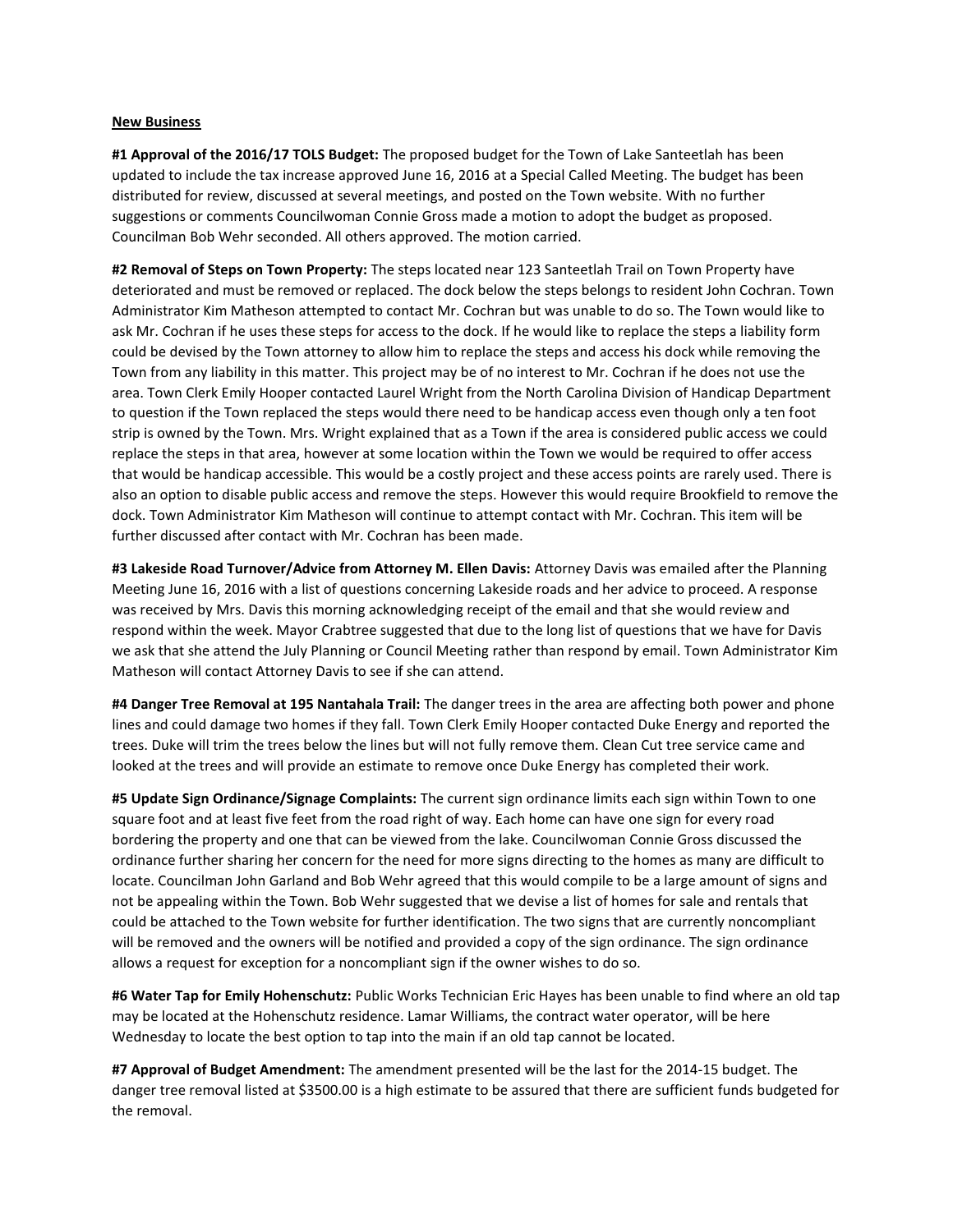**#8 Road Bond Refund for James Case:** All construction is complete at James Case residence and there are no areas of damage. The property is clean other than a small amount of dirt is in the roadway that will be removed later this afternoon. Councilman Jim Hager made a motion to approve the bond refund. Councilwoman Connie Gross seconded. Others approved. The motion carried. Councilman John Garland did not vote as he was the constructor for this project.

**#9 Road Bond Refund/Authorization for Town Administrator to issue refund:** Councilwoman Connie Gross made a motion to authorize Town Administrator Kim Matheson to refund road bonds after Public Works Technician Eric Hayes has visited the property to assure there has been no damage and the area is clean of all construction. Councilman Jim Hager seconded. All others approved. The motion carried.

**#10 Approval of Resolution of Sympathy and support for Orlando Victims:** Resident Roger Carlton composed a resolution of sympathy for Orlando victims and singer Christina Grimmie. The resolution was reviewed by the Council. John Garland made a motion of approval to send the resolution as proposed. Bob Wehr seconded. Councilwoman Connie Gross was opposed. With three members in favor the motion carried. The resolution will be sent to the clerk of Orange County Florida.

**#11 Raymond Williams/Mowing:** During last year's mowing season the Council discussed and received bids for mowing the strip along 129 that leads to the entrance of the Town. The state typically mows the area two or three times per year and the area is overgrown by the next mowing cycle. Raymond Williams was the low bidder and was asked to mow at the Towns request. After being asked to mow the area last week he came to complete the job and the contractors had already passed by and mowed the area. Williams acknowledged that after being requested to come it was an inconvenience to bring his employees and equipment and not be able to complete the job. Williams did not feel that the Town of Lake Santeetlah would have any effect in pressuring the state to increase the amount of times that area was mowed. To keep the area looking desirable it should be mowed every two weeks according to Williams. There are also certain streets within the Town (ex. Indian Trial) that are not included in Williams' service that need both the grass cut and bushes trimmed. After the discussion of this matter it was suggested that Public Works Technician Eric Hayes and Williams work together to devise a plan including all areas and streets within the Town that need regular service in hopes of keeping the Town and entrance way looking better. Williams stated that typically each additional road will add \$25.00 more to the current contract cost.

Raymond Williams also pointed out that in the past he was ordered to clean up downed trees and remove debris from the area, trim trees and bushes, and clean out culverts. Williams questioned why this process had changed. After discussion the first order of direction in the case of a downed tree will be to contact Public Works Technician Eric Hayes, if he is not available Town Administrator will contact Raymond Williams to clear the road for traffic. Finance Officer Jim Hager will then decide depending on the size of the tree if the job needs two estimates.

Also as a member of the Graham County Library Board Williams asked that the Town reconsider its decision to only contribute \$1000.00 for the 2016-17 fiscal year. The employee issues that were of concern have been dealt with and with the changes Williams hopes that the Library can regain the dedication and support lost by citizens over the past few years. The Council agreed that if the budget allows more funds may be donated. The new director will begin work in July and will be asked to attend an upcoming Planning or Council meeting.

### **Discussion Items**

**#1 Report of Past Due Water/Tax Collection:** Past due water collections currently total \$14,495.07. All past due accounts are currently on a payment plan except for Lake Point Investments. Stephanie Danforth has paid several payments on her account and has a remaining balance of \$442.88. Mrs. Danforth's bills were being sent to the wrong address and she was not receiving them therefore explaining why the account was past due. The address has been updated and Danforth requested that the Town take some responsibility for faulty bookkeeping and wave the remaining balance. Finance Officer Jim Hager will review Mrs. Danforth's account and will return to the